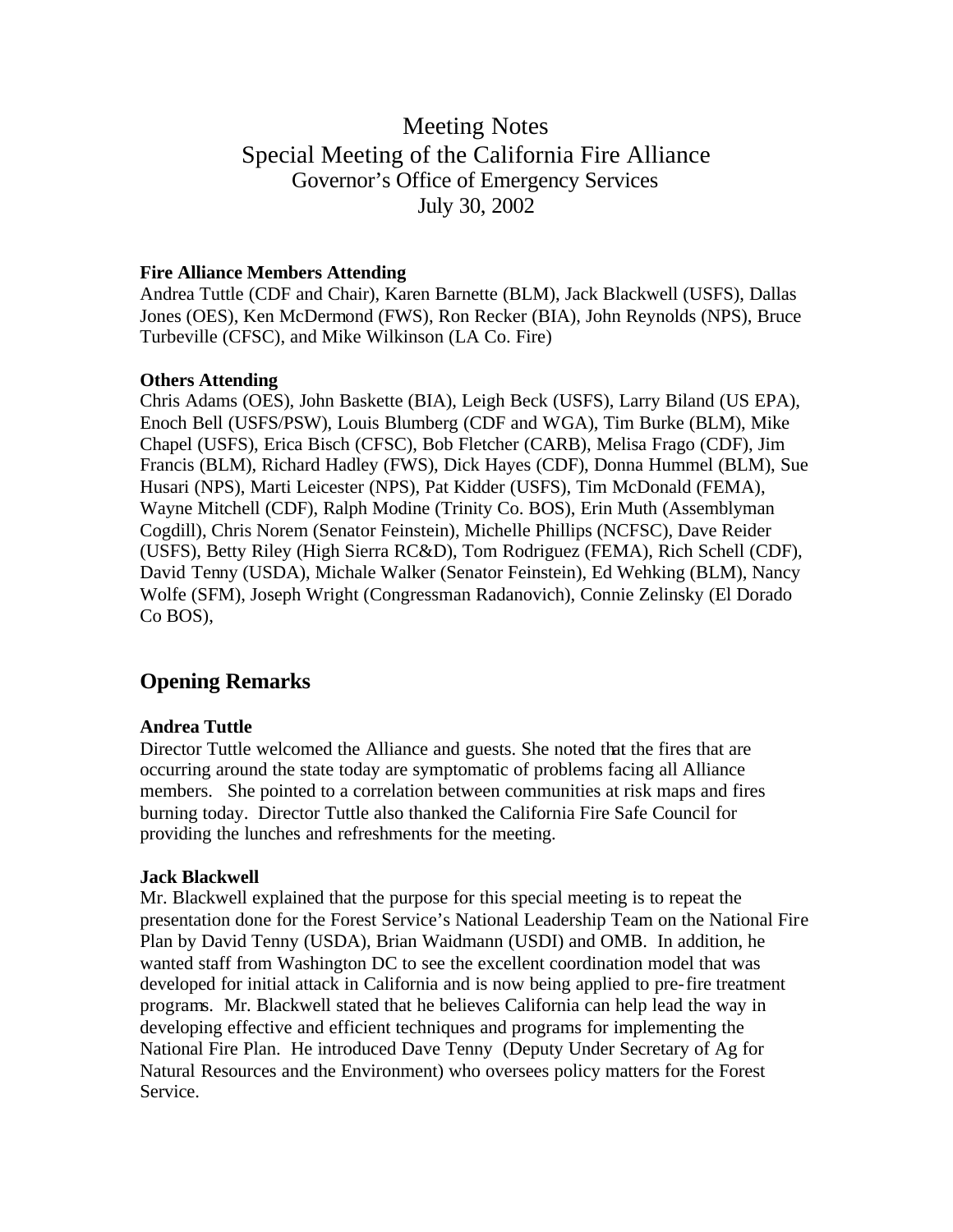## **National and Regional Perspectives on the National Fire Plan**

### **Dave Tenny**

Mr. Tenny introduced the Quincy Library Group as a precursor to interest in the National Fire Plan. He summarized the 10-Year Comprehensive Strategy Implementation Plan. For FY 2002, almost 4 million acres burned (double the national average) in 51,6669 fires. Ninty-nine percent have been controlled by initial attack. FY 2000 fire year spawned interest in the NFP. USDA now has about \$750 million more for fire management. Mr. Tenny explained that the NFP has always been a strongly collaborative approach with its roots in the Forest Service's Cohesive Strategy.

The implementation strategy for the NFP has just been completed. It involves resources from states, locals, tribes as well as the feds. All parties that have signed the Implementation Plan have agreed to place the highest priority on public and firefighters safety while emphasizing active manage and the development of long-term socio-econ and environmental goals. The Implementation Plan has four goals, 18 performance measures and 23 implementation tasks (each with a specific work plan).

Mr. Tenny then explained how the performance measures are inter-related. For example, state and federal goals for burnable acres are coordinated and the community fireprotection plans are then linked to associated fire prevention programs. The overall goal is to have all treated acres result from collaborative processes that involve local communities. Next steps are to charge the National Wildfire Leadership Committee (representing all federal agencies) with moving forward to put in place the Implementation Plan – development of more detailed work plans, strategic plans, performance and budget procedures. A goal is to have the policy and budget underpinnings for integrated implementation of the Implementation Plan in 2004.

The Office of Management and Budget and Council on Environmental Quality are on board with the planning goals and are helping to develop ways the plan can be implemented in compliance with the National Environmental Policy Act and within budgetary expectations. Mr. Tenny stressed that the CFA can work together to help implement the NFP by providing leadership, help focus program direction, being accountable for performance, monitoring accomplishments, and "spreading the word". He closed by thanking the California Fire Alliance for its leadership and good work to advance the National Fire Plan.

## **Louis Blumberg**

Mr. Blumberg described the bipartisan work by the Western Governor's Association to convene states across the West to begin discussing fire issues. This work ultimately led, in part, to the development of the NFP. A key to the success of these discussions was the agreement up front to avoid other controversial issues like old-growth forests and wilderness. Louis underscored the work of California and the Western Governors to help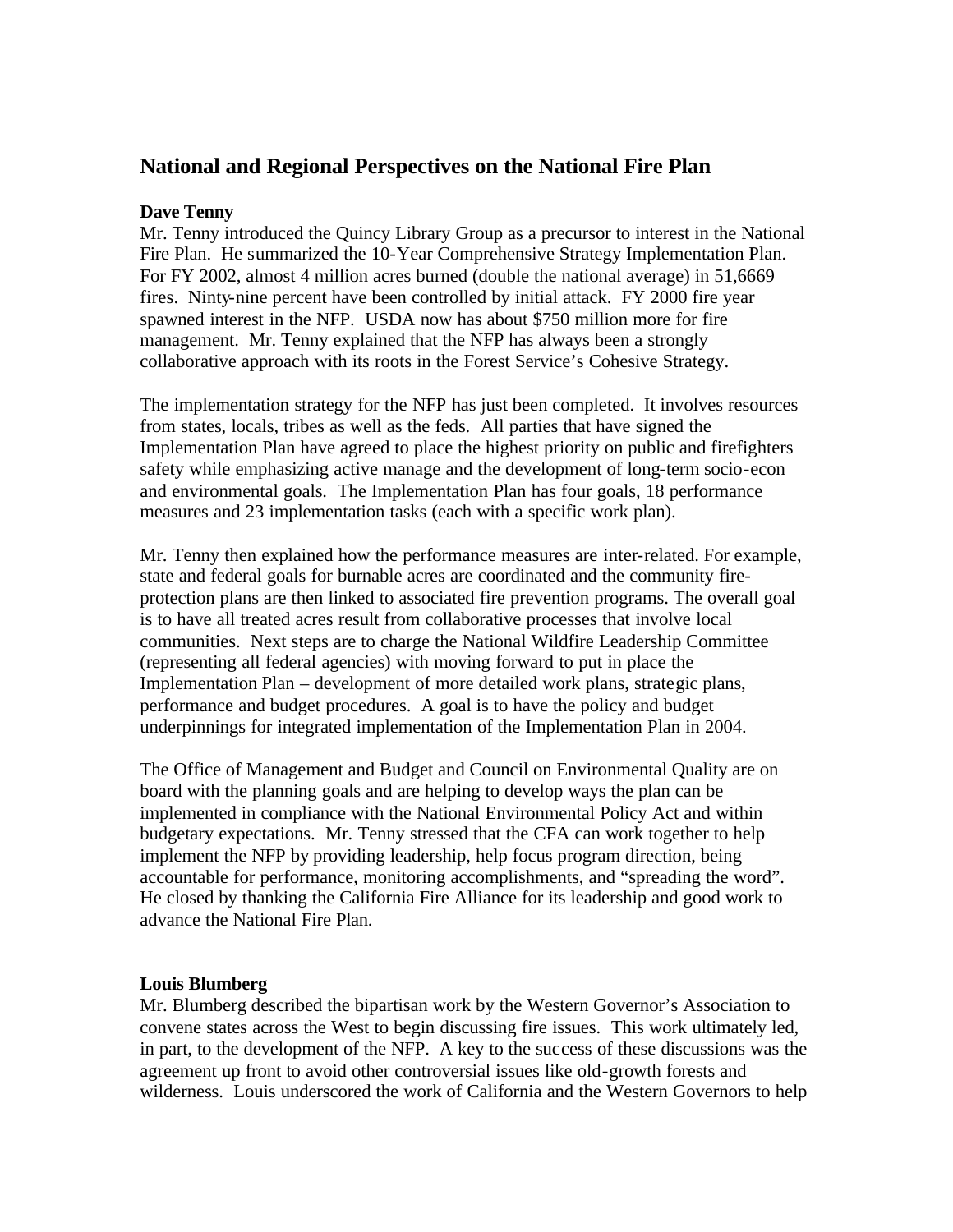develop the NFP and the Implementation Plan their continuing support for both documents. He complimented Mr. Tenny on the consistent theme of collaboration with states in his presentation. He then identified eight expectations for the Western Governors:

- 1) continuing accomplishments and accountability
- 2) enhanced collaboration
- 3) acceptance of "local" differences
- 4) continuing work towards common ground
- 5) increased protection for the Wildland Urban Interface as well as wildland areas
- 6) acknowledge limitations from using performance measures
- 7) continuing political support for full funding of the NFP
- 8) resolution of the 2002 funding shortfall issues and its effects on grant allocation to communities

Mr. Blumberg closed by stressing the need to provide supplemental funds for fire suppression needs this year without borrowing from future programs.

Director Tuttle asked the audience to briefly remember the fire-fighters who were killed or injured in accidents this year and group shared a moment of silence on their behalf.

# **Institutional Arrangements that Help Promote Implementation of the National Fire Plan in California**

## **Pat Kidder**

Mr. Kidder described the California Fire Alliance and the history behind its development. The CFA was started by former CDF Director Richard Wilson who convened agency leaders at two conferences in southern California. The group began to build the relationships in fire agency leaders so that they were already working together when the NFP was developed. The CFA did not result in great accomplishments until the resources of the NFP were provided. Key additions were new funds for fire suppression, fuels management and community assistance, and capacity building. The availability of these resources has resulted in a very active Fire Alliance that is now working closely to provide coordinated programs for accomplishing the NFP across jurisdictions. In the first year, the Alliance began developing processes for coordinating grant funding and tracking accomplishments, crafted a communication plan, and adopted the fire-safe council structure from the California Fire Plan as the model for community planning in the state.

## **Rich Schell**

Rich described the key components of the California Fire Plan:

- 1. Discrete fir-protection responsibilities among state, federal, and locals (1/3 each)
- 2. Community-based fire-protection planning processes based on protecting locally identified assets at risk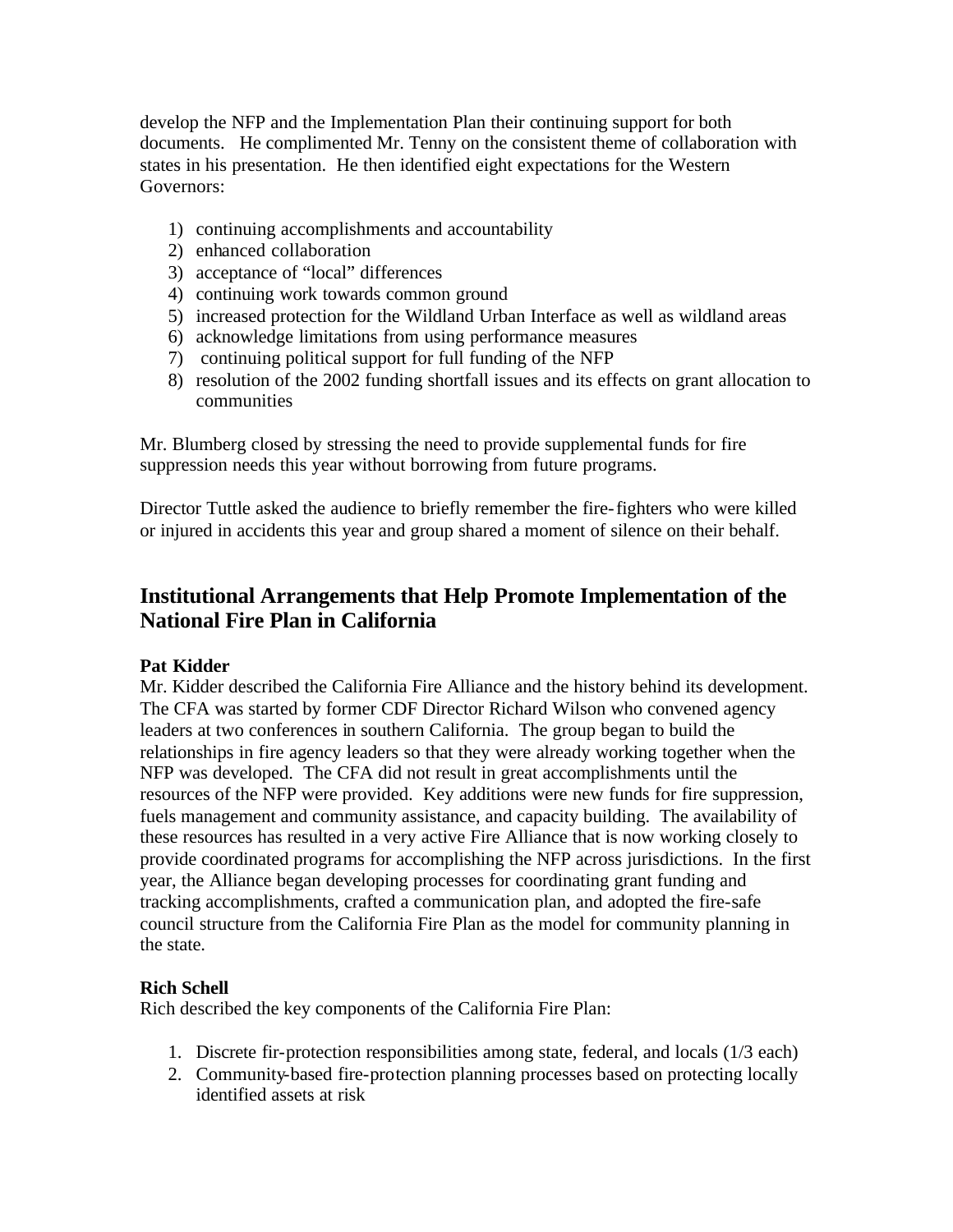- 3. State and local fire-safe councils
- 4. Direct linkage between community fire-protection plans (assets at risk) and economical/efficient agency projects and programs
- 5. Annual updates and reviews with affected communities

## **Bruce Turbeville**

Bruce described the structure and function of the California Fire Safe Council. Led by CDF in the early 1990s, the "Fire Safe Advisory Council" began meeting to develop recommendations for reducing the incidents and effects of wildfires in California. The real estate and insurance industries were key participants in the Council. The early work of the Council resulted in funding for development of the California Fire Plan. At the same time, the statewide Council developed "community action kits" for forming local fire-safe councils. As the California Fire Plan was developed, the statewide and local fire-safe councils became formally linked. The California Fire Safe Council was one of the founding members of the California Fire Alliance. There are now 90-100 local firesafe councils.

## **Michelle Phillips**

Michelle described the structure and function of the Nevada County Fire Safe Council. The 15-member council is a mix of homeowners and fire-protection agencies who advise fire agencies on fire protection matters. They also develop/implement local fire protection projects and programs. She described some of the representative programs that are under way by the NCFSC.

Director Tuttle then asked the Alliance members to identify issues that should be discussed in the open session later in the day.

- 1. Jack Blackwell identified the management of smoke and air quality. He also wants to discuss the way that agencies allocate grant funds for fire protection. Utilization of biomass and other forest products for fuels reduction and fire protection were also mentioned.
- 2. John Reynolds agreed that smoke management should be discussed. Finding efficient ways of complying with NEPA/CEQA is also important.
- 3. Mike Wilkenson suggested that better communication between grant applicants and funding agencies is needed. He also agreed that a listing of federal requirements for NEPA and ESA compliance is needed. The increased value of lands in areas like SoCal is also important.
- 4. Ken McDermond offered that more discussion is needed about efficient ways for addressing ESA consultation.
- 5. Ron Recker argued for greater training across agencies for the technical needs of fire suppression and fuels management.
- 6. Karen Barnette stated that the Alliance and other should discuss supplemental performance measures for the NFP beyond the traditional "acres treated".
- 7. Dallas Jones suggested that there may be more efficient ways to handle FEMA grants.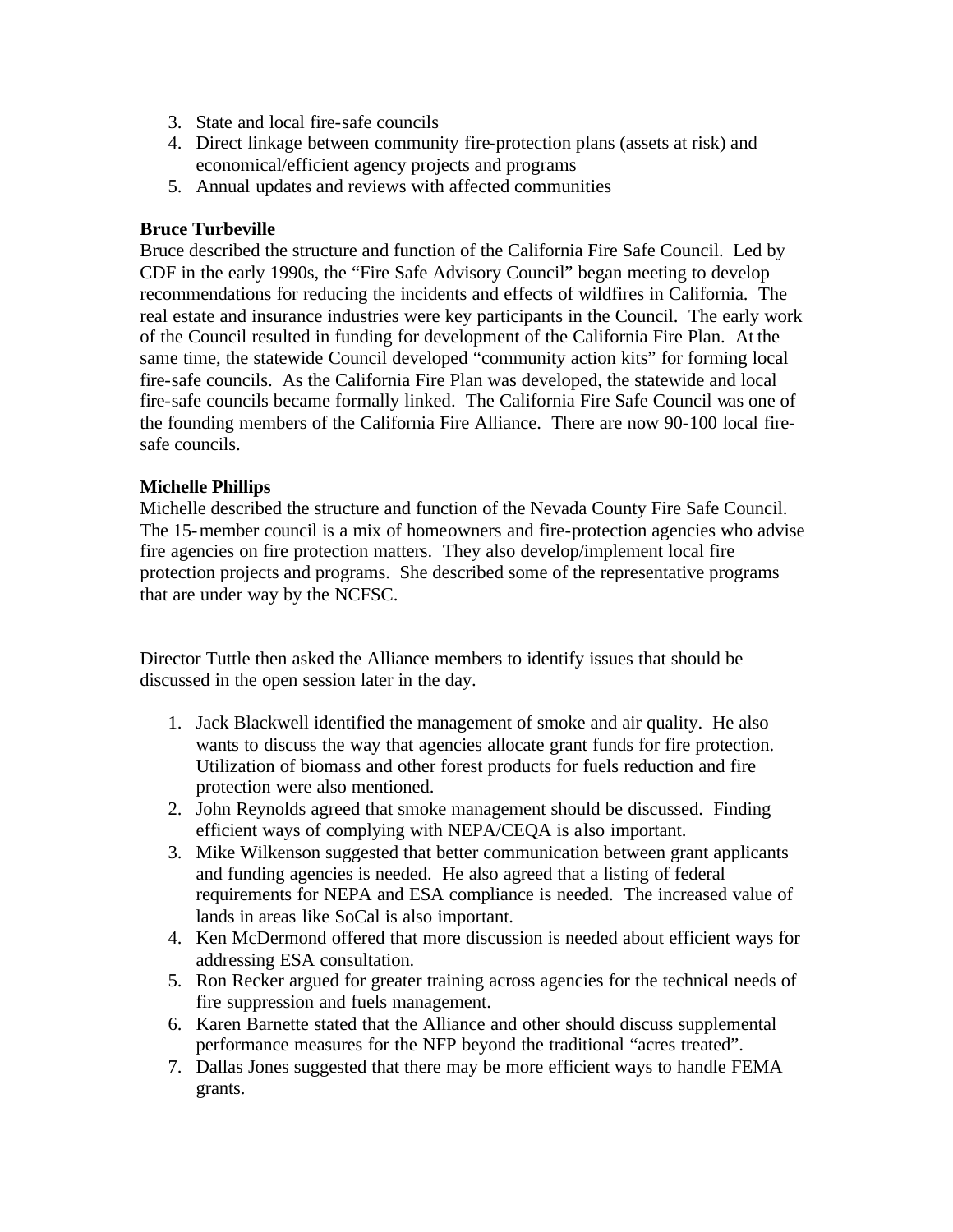There was a short discussion about the difficulties of a federal agency granting money for work on private lands. Jack Blackwell suggested that the Alliance take on this issue by providing federal block grants to states. Louis Blumberg offered that BLM is doing that now and has an independent committee that chooses the projects. However, the need to address ESA and cultural resource protection measures remains a challenge for all federal agencies. Jim Francis stated that there is a need for a standard set of criteria for choosing acceptable projects for federal funding under the NFP.

## **Coordination Efforts by Agencies and NFP Accomplishments in California** (Moderator: Wayne Mitchell)

#### **Fire Suppression – Pat Kidder**

NFP will bring 100% MEL (most efficient level) funding to the federal agencies and we have already reached the 95% level. Since the federal agencies are approaching MEL, their responsibility for providing 1/3 of California's fire protection has been greatly enhanced. For example, no military personnel have been used for suppression to date this year in California. NPS has used the funds for doubling its staff. The FS has greatly increased its staff and equipment. BLM was already well staffed, but has now increased to full MEL operational capability. The FS in California employs roughly 20% of the federal fire suppression staff. The FS has been a leader in the development of contract helicopters as an important component of the suppression operation.

#### **Emergency Restoration and Rehabilitation – Richard Hadley, FWS**

Richard discussed the National Interagency Emergency Stabilization and Rehabilitation Team and the process they use during wildfire restoration and rehabilitation work. The first objective is to protect human life and resources. Protecting and restoring natural resources comes next. Both short and long-term R&R needs are considered. The process involves evaluating the desired post-fire condition, identification of resources at risk, and planning appropriate restoration needs. Many regional and local BAER Teams are operational and are increasingly becoming interagency in composition. In California, 53 fires have been evaluated and roughly 85,000 acres have been restored at a cost of about \$10 million. Richard noted that restoring public lands can begin quickly, but work on private lands is much slower and must be coordinated with NRCS. At least 2-3 weeks are needed to coordinate with NRCS and damage from flooding and other factors can result.

#### **Hazardous Fuels Reduction**

#### **Sue Husari**

Sue noted that hazardous fuels reduction is needed for fire protection but it is also important for reducing firefighter incidents similar to that which killed three people on the Klamath NF on Sunday. The federal agencies differ in how they plan and complete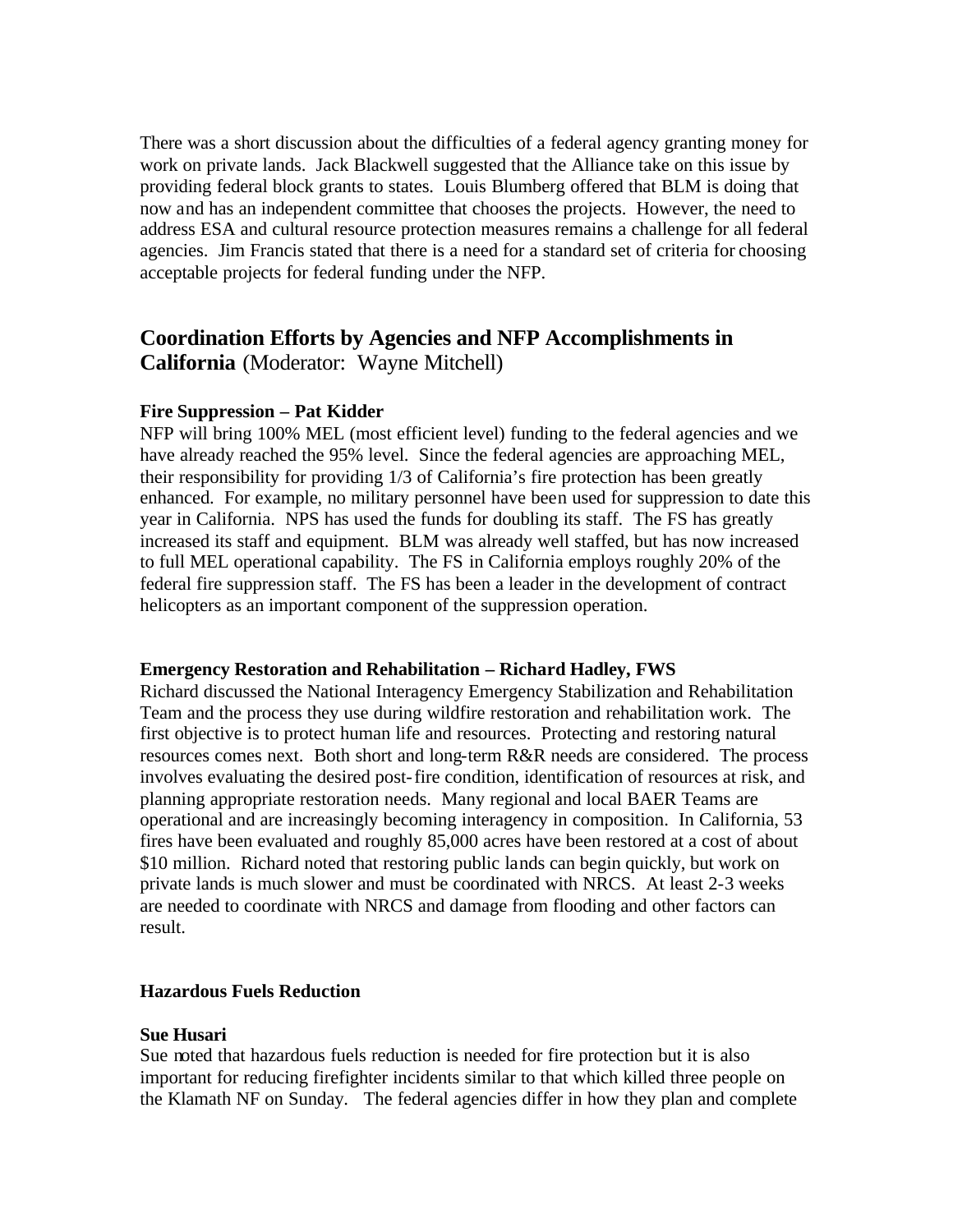fuels reduction programs. All are now focusing on the wildland urban interface and most believe that both mechanical and prescribed fire programs are needed to treat the land. Sue suggested that the NFP system for classifying fuels conditions don't work as well as the CDF system for California because the biggest community fire protection problems occur in chaparral habitats. She also noted that the treatment types should strongly consider what is know about the long-term effects on biodiversity and the environment. In California, planning costs for surveys, community involvement, and other activities is very high. Summary statistics for agency accomplishments are provided in the binder that was given to all participants.

### **Wayne Mitchell**

Wayne described CDF's vegetation management program which has a target to treat 85,000 acres per year. The program focuses heavily on prescribed fire. Targets are never met because of all the logistical challenges associated with prescribed fire. More emphasis is now being given to the more expensive mechanical treatments in strategically important areas like fuelbreaks and residential areas.

### **Michelle Phillips**

Michelle discussed the goals and programs for fuels reduction in Nevada County. The Nevada County FSC has developed a GIS database to help develop strategically placed projects. Chipping projects are being funded with NFP funds in areas that have been identified as high priority for treatment. Special attention is given to low-income seniors with heavy fuels accumulations in strategically important areas. Local businesses, charitable organizations, and other interests are now contributing funds for some projects.

### **Community Assistance**

#### **Erica Bisch**

Erica discussed the role for the CFSC in the Community Assistance Grants Program. Funds are provided for education, fuels reduction, and capacity building. A major role for the statewide council is to help local fire-safe councils with grant applications and trouble shooting for projects and agency processes. Another role is to be an information clearinghouse and an advocate for public awareness.

#### **Betty Riley**

Betty discussed the work of a local economic development district and RC&D. Much of the work at this level is presently focused on feasibility studies for various utilization methods for forest fuels or "wood waste". Betty's office currently has eight community assistance grants from the Forest Service. The focus of their work is determined by local communities who identify program and information needs. Some projects focus on technology development, others on new information, and still others on building community capacity and local fire-protection plans. Communities are now coming together around these funds to consider options for addressing current issues like fuels management and fire protection. And the private sector is beginning to reconsider investing in industries that can help with the fire protection and fuels reduction work.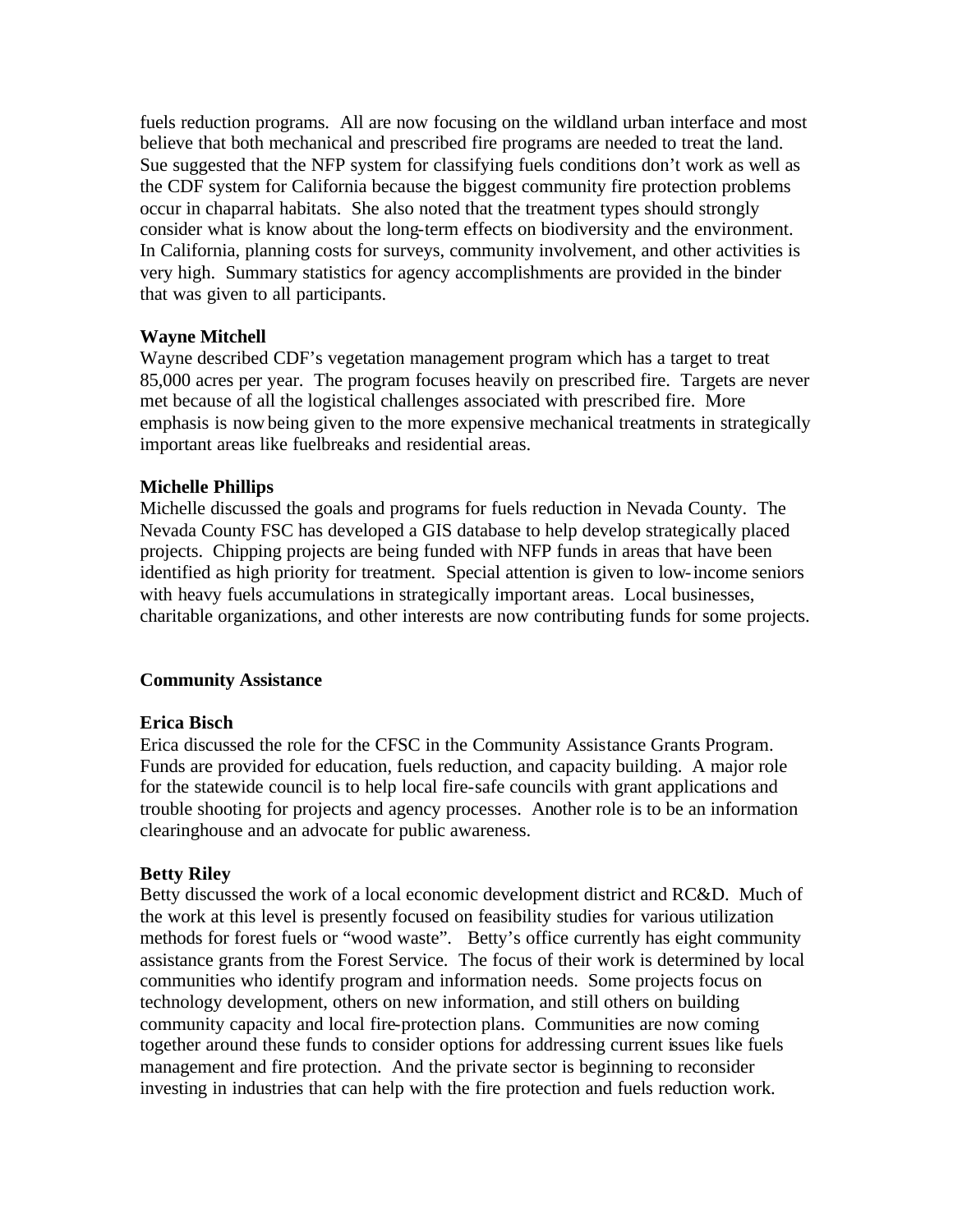## **Leigh Beck**

The Forest Service provides funds through the State and Private Forestry Program that help with the implementation of the NFP. They are designed to increase the interest and capacity of communities in fire-protection issues. Related programs are:

- 1. State Fire Assistance funding provided through CDF for financial and technical assistance for local fire protection providers. Funding was \$1.6 million in 2000 and 3.6 million in 2001 and 2002.
- 2. Volunteer Fire Assistance administered by CDF for increasing capacity of volunteer fire organizations at the local level. In 2000 funding was \$173,000 which was raised to \$1.6 million by the NFP.
- 3. Economic Action Program. Funding for developmental and planning projects is provided through the FS and California Resources Agency. In 2001, NFP provided \$2.8 million for the program. About \$1.4 was provided in 2002. Fire safe plans for 138 communities have been funded through this program.
- 4. Community Protection Program provides funds for fuels reduction on private land. In 2002, \$1.7 million has been provided for this program.

## **Research – Enoch Bell**

Enoch summarized current fire-related research that is underway by the Forest Service in California. The PSW staff is conducting 14 projects at a total cost of roughly \$6.2 million. Projects range from fire-related modeling to fire effects assessments and management options.

## **Accountability**

## **Erica Bisch**

For grant recipients and communities, accountability means following through on promises. That should be done by tracking results in a formal accounting structure (e.g. acres treated) as well as sensing communities and agencies for overall impressions about results.

### **Rich Schell**

The best test for accountability is to determine what happens when fires occur. Priorities and practices should change if fire protection is not improved and communities are increasingly satisfied. This will be determined by on-the-ground audits by CDF for projects and programs that are funded by the NFP.

### **Pat Kidder**

Pat stressed that current programs are increasing capacity for communities to do work. The agencies are now asking for communities to be accountable for results. But soon the communities will begin to ask the managers of the NFP to be accountable for continuing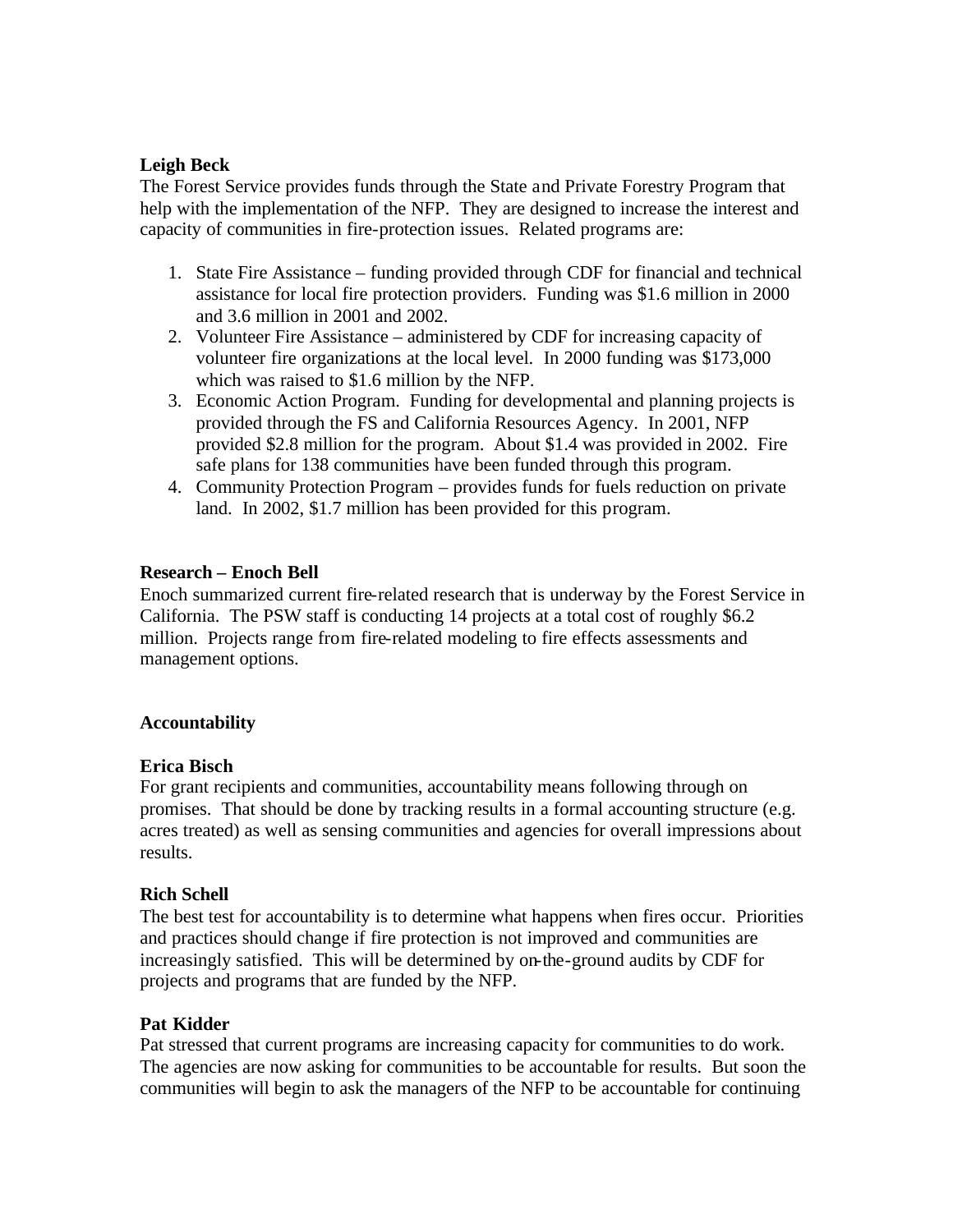to fund the work that has been started. Funding requests will soon begin to increase perhaps by 10-fold and community efforts will begin to dissipate unless the funding stream approach demands.

## **Overview - Communities at Risk List (Wayne Mitchell)**

Wayne described how a CDF database was used to respond to the National Fire Plan need for a list of communities at risk. When the National Fire Plan was developed and forwarded to federal agencies in California, CDF was already constructing GIS data layers to help them identify high-risk communities as part of the California Fire Plan. CDF then used these data to help the Federal agencies submit their lists of communities at risk for the NFP. The first list was a poor representation of actual community locations, so several revisions have been done and another is ongoing.

## **Roundtable Discussion of the National Fire Plan**

This was an open discussion where each of the Alliance members was asked to briefly describe their views about accomplishments of the NFP. The Alliance members commented as follows:

## **Dallas Jones**

Mr. Jones offered that "all disasters are local" because local citizens always suffer the consequences. He suggested that the local mitigation plans needed for FEMA disaster relief could be combined with the state-level plan to provide a comprehensive framework for fire planning and recovery work. He offered that the OES staff will work with the CFA to start on this.

## **Bruce Turbeville**

Bruce suggested that the insurance industry is reducing coverage for fire protection in the state and the CFA should be aware of that.

## **Ken McDermond**

Ken offered FWS staff to work on identifying the most efficient ways for handling species issues so that projects can go on in the local communities.

## **Jack Blackwell**

Smoke management is a big issue and the federal agencies are already beginning to discuss how that can be addressed. Block grants should be considered for federal money that is passed through the state as the BLM is already doing. He asked Pat Kidder to pursue how this might be done in the FS and elsewhere. Jack is also concerned that tracking acres alone is not the best system for following accomplishments. He will discuss this with Chief Boswell and ask for a broader look at ways to best manage accomplishments. He asked Pat Kidder to lead a staff discussion on this issue as well.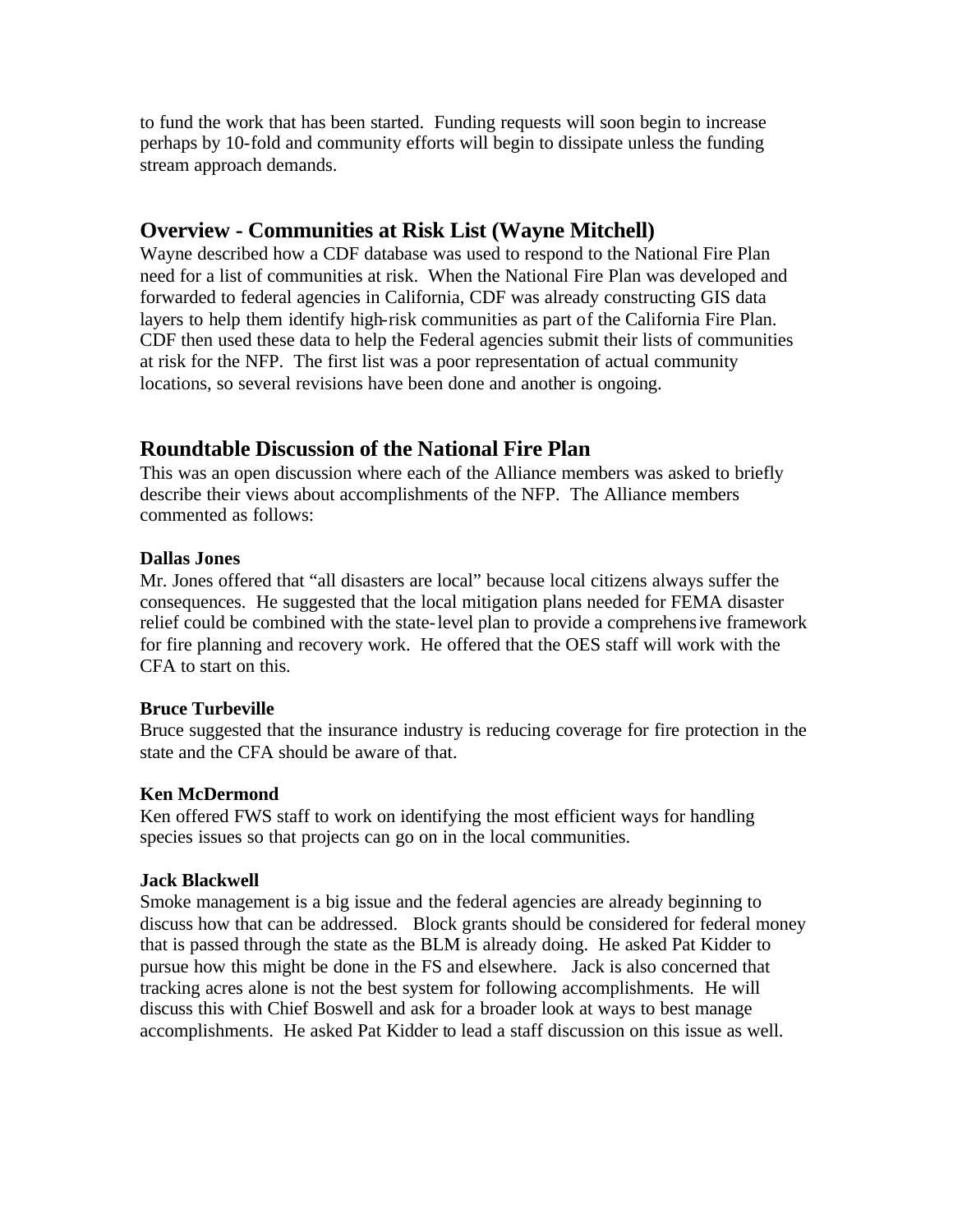#### **John Reynolds**

John encouraged the CFA to begin considering processes for multi-jurisdictional fire protection planning across large landscapes. John asked for a thorough review of the draft fire management plan for Yosemite. He also suggested that, for most westerners, fire protection is felt to be a bigger threat than terrorists and attacks on their communities. Therefore, most western communities would like to see more federal resources allocated to the National Fire Plan.

#### **Mike Wilkinson**

Noted that the cooperative tone that CFA and NFP has brought to community fire protection is spilling over into fire suppression work at the local level.

### **Karen Barnette**

Karen is pleased that the kinds of coordination that has existed in suppression work in California is now moving into fuels reduction and community fire protection planning.

#### **Andrea Tuttle**

Andrea noted that a dependable source of funding for continuing fire protection work will be a key to long-term success. She stressed that the integrated interagency infrastructure that exists in California at multiple levels is functional and is becoming increasingly efficient. But the staffs are "maxed out" on the level of community involvement that can be accomplished. More resources will be needed to increase service across the state.

### **Ron Rector**

Ron stressed that public education will also be a key for long-term success.

## **Closing Remarks from Dave Tenny**

The foundation for the NFP Implementation Plan is collaboration and protecting values is the key principle. The reason that acres continue to be used as the primary metric is because NFP leaders wants to track the percent of acres identified by a collaborative process with the public that are being treated under the NFP. California is tracking very consistently with the NFP by adopting the bottom up approach from the California Fire Plan as the basic model for fire protection planning.

Staff in DC will continue to rely on the good work in California as some of the most informative thinking regarding the NFP. The DC staffs recognize that governance is a process of setting priorities and managing expectations. Fire is high on the list of the current federal administration and budgets should stay constant or slightly increase as a result. This condition could limit what many would like to accomplish with the NFP as large funding increases are unlikely. Therefore, the Administration is looking at ways to make existing budgets go as far as possible. For example, there will soon be a proposal to address small vegetation management projects with categorical exclusions rather than EAs or EISs. Long-term stewardship contracts are also being evaluated and OMB has recognized, for the first time, that these contracts are a necessary component of efficient fire protection work.